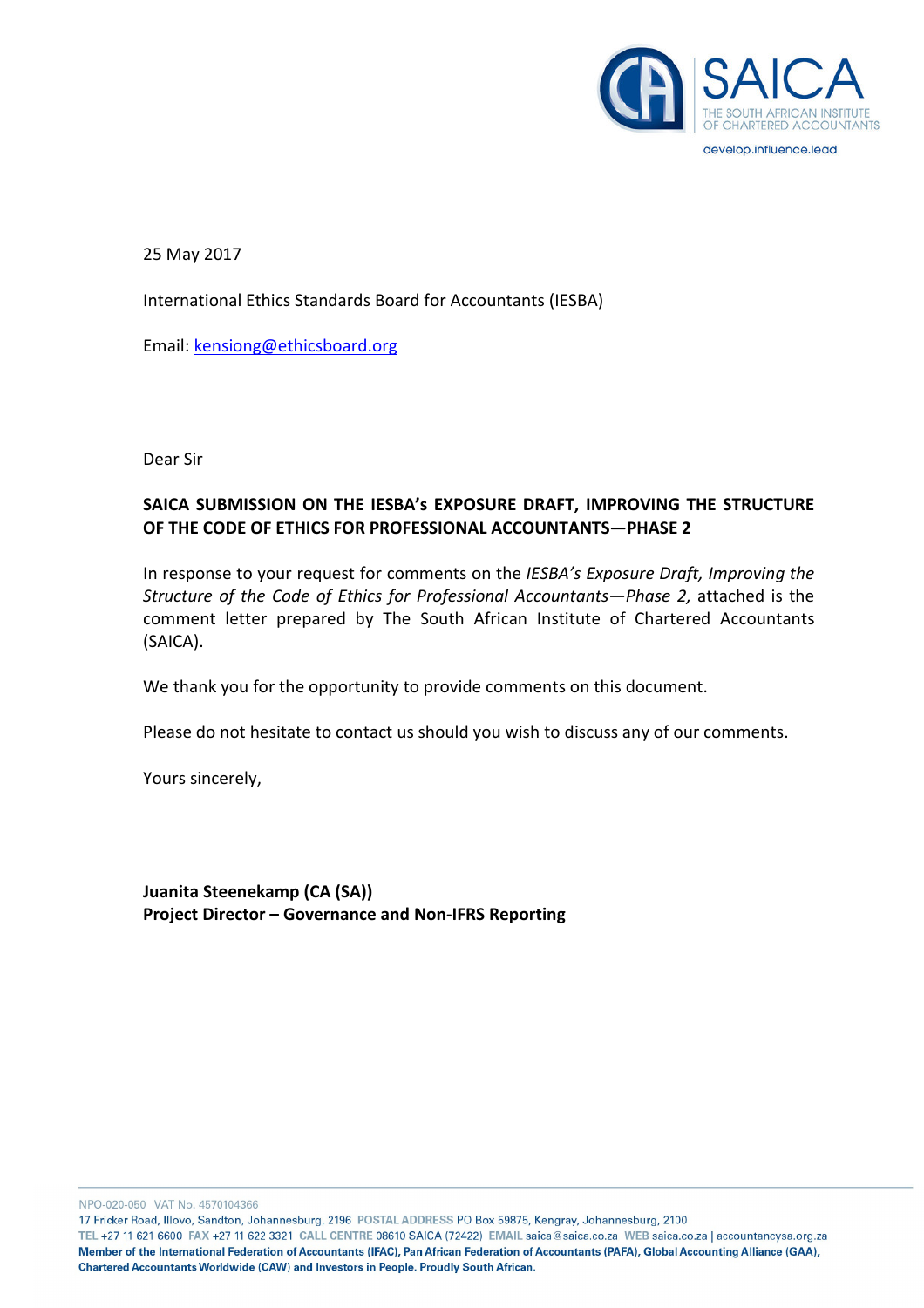### RESPONSE TO REQUEST FOR SPECIFIC COMMENTS

1. Do you believe that the proposals in this ED have resulted in any unintended changes in meaning of:

• The provisions for Part C of the Extant Code, as revised in the close-off document for Part C Phase 1 (see Sections 200-270 in Chapter 1)?

SAICA's view is that text is clear and understandable and we did not notice any changes in meaning on reading the text.

• The NOCLAR provisions (see Sections 260 and 360 in Chapter 2)?

With reference to section 260.7 A2 there is no change in meaning, but SAICA would suggest a minor edit a deletion to improve the flow of the sentence as follows "...implications in terms of potentially substantial harm to investors,...); and Section 360.7 A2, again there is no change in meaning, but we suggest a minor edit a deletion to improve the flow of the sentence as follows "…implications in terms of potentially substantial harm to investors,…)

• The revised provisions regarding long association (see Sections 540 and 940 in Chapter 3)?

SAICA has no further comments on the restructuring, in our view there are no unintended changes in meaning.

• The provisions addressing restricted use reports in the extant Code (see Section 800 in Chapter 4)?

SAICA has no further comments on the restructuring, in our view there are no unintended changes in meaning.

The provisions relating to independence for other assurance engagements (Part 4B) in Chapter 5)?

## Response:

There is some inconsistent use of terms in the structure of the code, for example 900.7 ends "refer to Assurance framework..." and 900.8 ends "...see the Assurance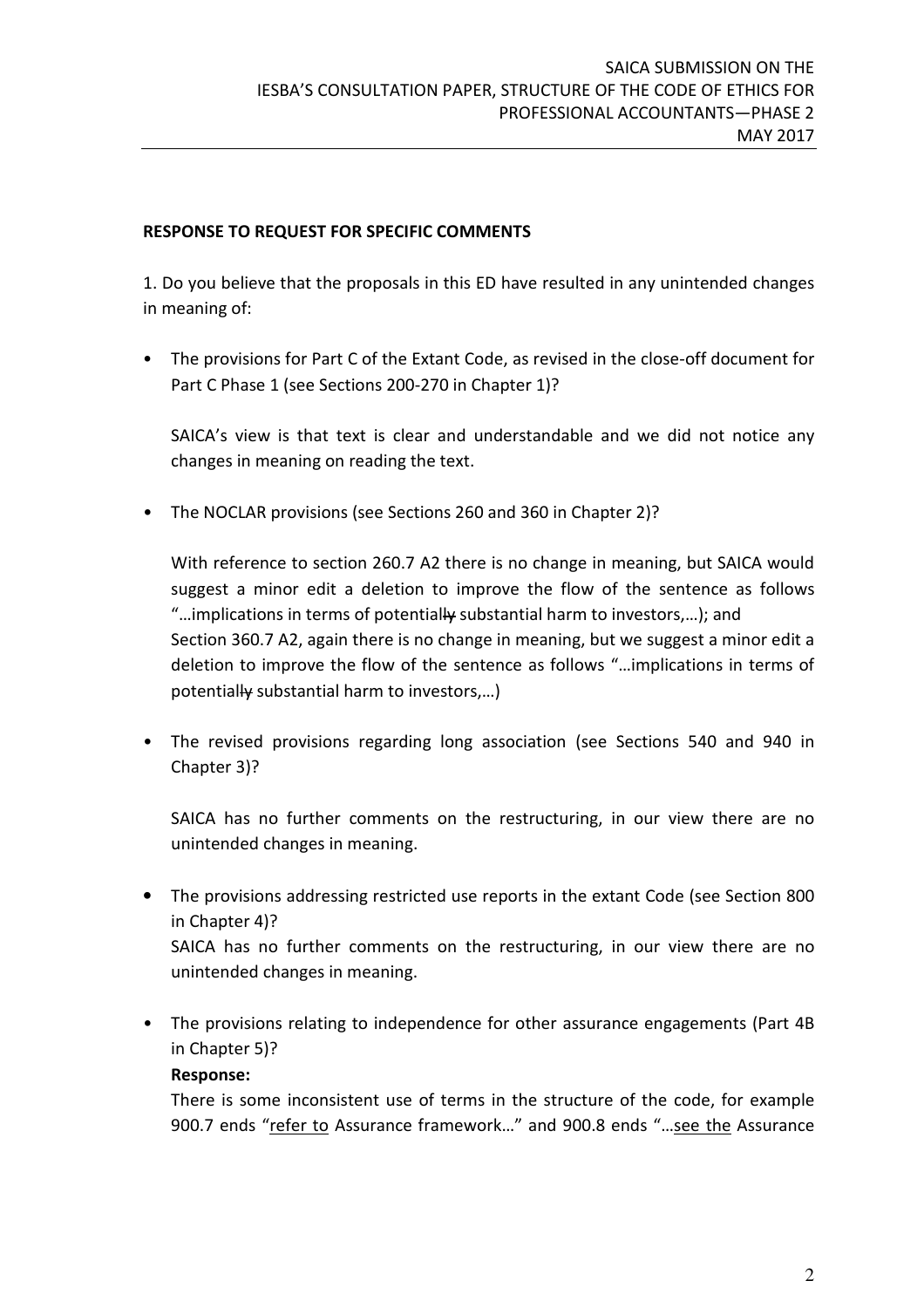framework.". The task force may want to address these inconsistencies.

2. Do you believe that the proposals are consistent with the key elements of the restructuring as described in Section III of this Explanatory Memorandum?

In our view the task force could improve the current circular reference found in 200.4(b) of the restructured code dealing with applicability of Part 2 to the PAPP. This section refers the reader to section R120.4 120A1 and R300 and 300.5 A1 to find more information when Part 2 might be applicable to professional accountant in public practice. When performing a look up of the various sections, the reader will find both Section 120 and 300 state exactly the same thing which is advisory material giving a single example of a partner pressuring a clerk to adjust his charge out sheet. This is not user friendly referencing and in addition to being duplicative, in our view a PAPP, may feel let down due to the lack of guidance in the referenced sections. Whilst examples could be endless, better thought out guidance or examples covering a broader area of application would be more welcomed. Apart from the current pressure to breach example, other examples and references to other relevant sections in Part 2 would be more helpful.

A few new examples where a PAPP would find Part 2 applicable are given below:

- 1. Pressure to Breach (example included) (S270)
- 2. A partner or senior PAPP not complying with Laws and regulations, for example bribing revenue officials (NOCLAR) (S260)
- 3. A senior PAPP offering an inducement with intent to influence an intended outcome or to curry favour within the firm (S250)
- 4. A senior PAPP who knowingly is not declaring outside business of financial interests which profits from the firm, or benefiting personally from firm assets or Intellectual property. (S210 and S240)
- 5. A PAPP not disclosing a medical condition that may impair his ability to act with full mental capacity and due care (S230)
- 6. PAPP providing misleading information on their C.V's in terms of experience and skills (S220 and S230)

The examples could then be linked by reference to the various sections in Part 2 of the Code.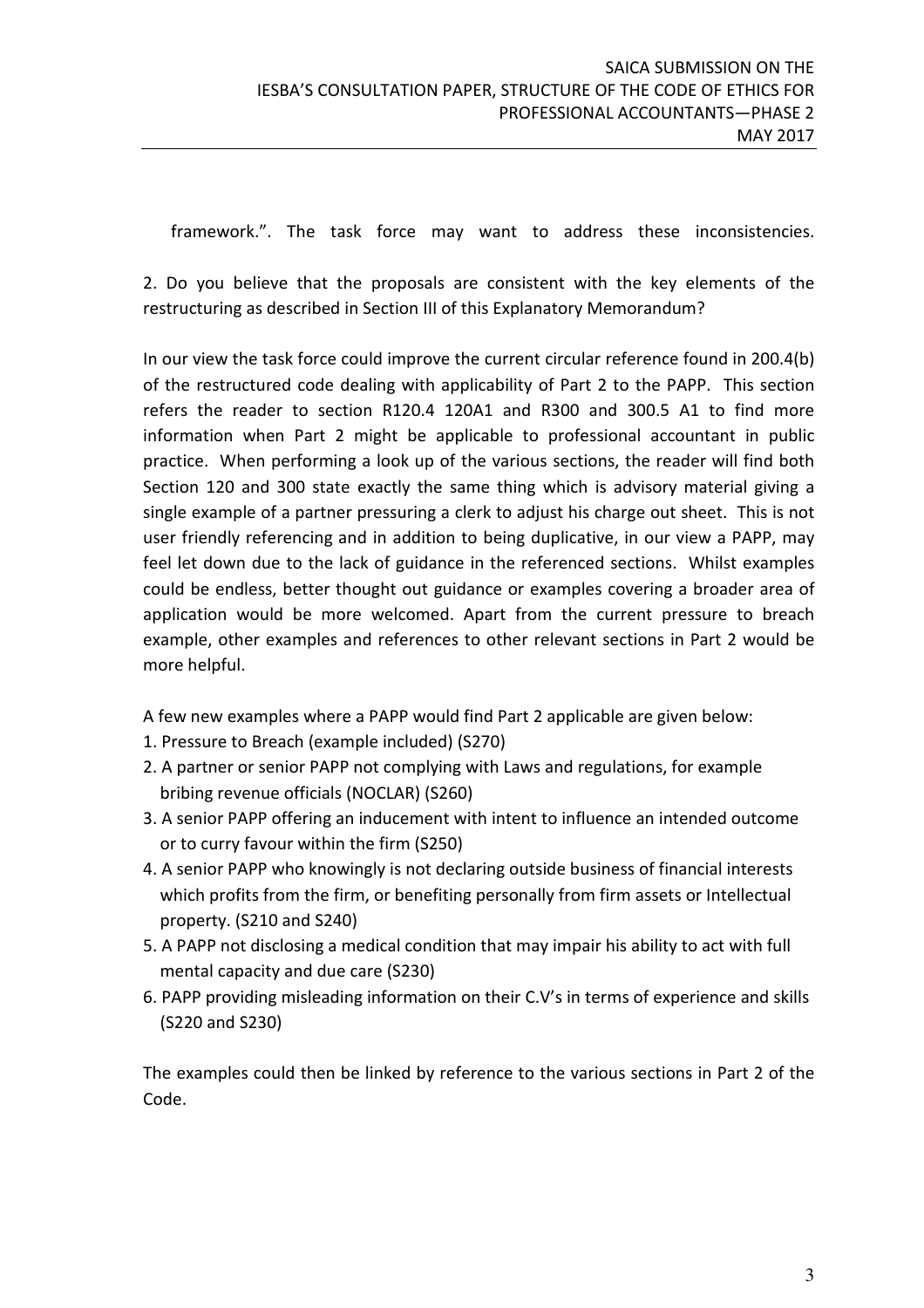## Conforming Amendments Arising from the Safeguards Project

3. Respondents are asked for any comments on the conforming amendments arising from the Safeguards project. Comments on those conforming amendments are requested by April 25, 2017 as part of a response to Safeguards ED-2.

Yes. The proposed amendments are an improvement to the extant Code. Refer to safeguards comment letter for additional comments.

### Effective Date

4. Do you agree with the proposed effective dates for the restructured Code? If not, please explain why not.

Despite the large amount of changes that must be worked through by all concerned with the Code of Ethics for Professional Accountants, the time line appears to be acceptable.

General comments

a) Small and Medium Practices (SMPs) and PAIBs – The IESBA invites comments regarding any aspect of the proposals from SMPs and PAIBs.

No additional feedback although there may be challenges in implementing for smaller practices but the effective date does allow for ample time to implement

b) Regulators and Audit Oversight Bodies – The IESBA invites comments on the proposals from an enforcement perspective from members of the regulatory and audit oversight communities.

In SAICA's view the amendments will enhance usability.

c) Developing Nations – Recognizing that many developing nations have adopted or are in the process of adopting the Code, the IESBA invites respondents from these nations to comment on the proposals, and in particular on any foreseeable difficulties in applying them in their environment.

No further comments